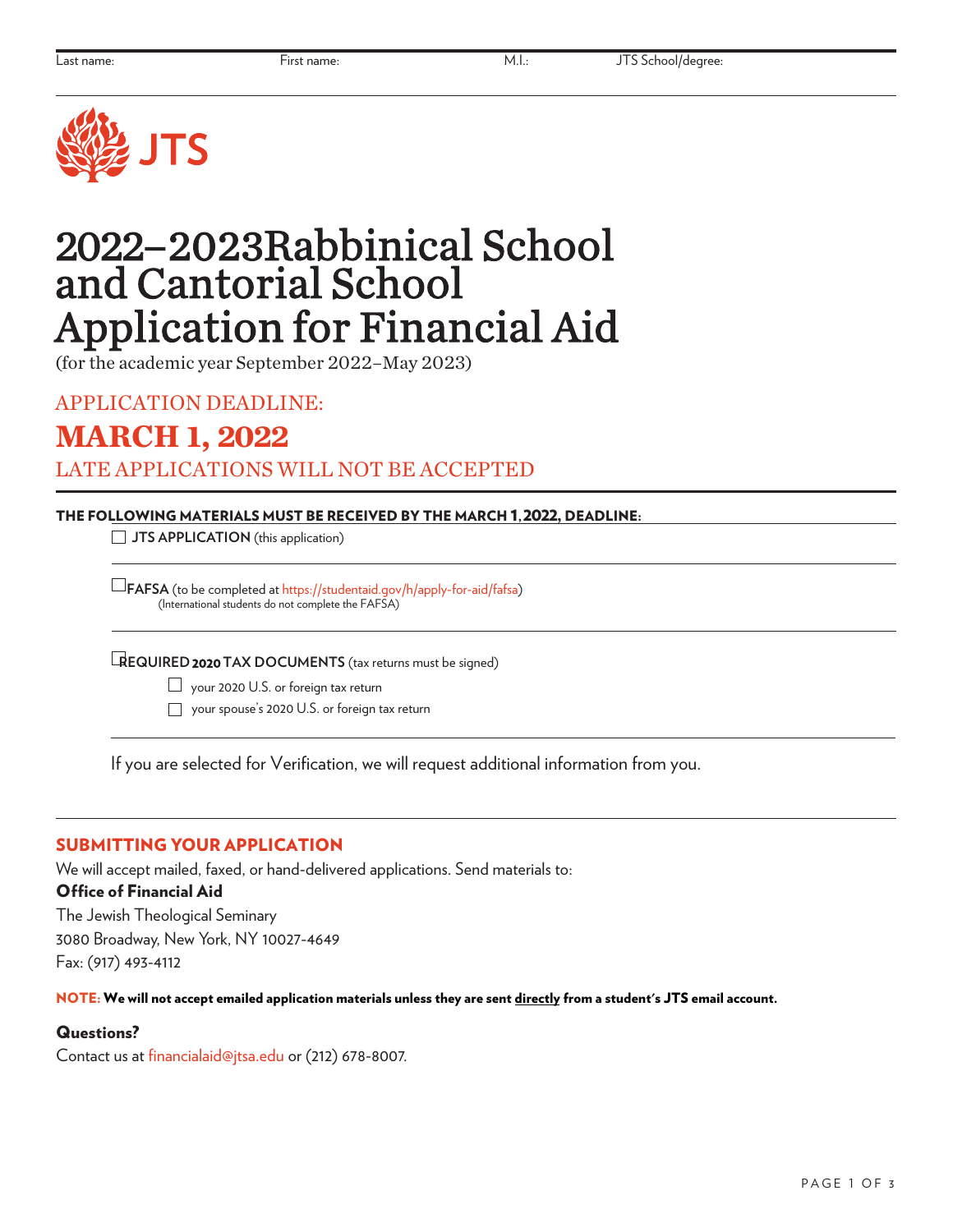

| <b>PERSONAL INFORMATION</b>                                                                                                                                                                              |                                                                                                                            |                                                     |  |
|----------------------------------------------------------------------------------------------------------------------------------------------------------------------------------------------------------|----------------------------------------------------------------------------------------------------------------------------|-----------------------------------------------------|--|
| Last name:                                                                                                                                                                                               | First name:                                                                                                                | M.l.:                                               |  |
| Date of birth (mm-dd-yy):                                                                                                                                                                                |                                                                                                                            |                                                     |  |
| Social security number:                                                                                                                                                                                  |                                                                                                                            |                                                     |  |
| Permanent address:                                                                                                                                                                                       |                                                                                                                            |                                                     |  |
| City:                                                                                                                                                                                                    | State/Prov.:                                                                                                               | ZIP/Postal code:                                    |  |
| Home phone:                                                                                                                                                                                              | Cell phone:                                                                                                                |                                                     |  |
| Mailing address (if different):                                                                                                                                                                          | Valid until (mm-dd-yy):                                                                                                    |                                                     |  |
| City:                                                                                                                                                                                                    | ZIP:<br>State:                                                                                                             | Phone:                                              |  |
| Email address:                                                                                                                                                                                           |                                                                                                                            |                                                     |  |
| Marital Status:<br>Single<br>Married/Partnered                                                                                                                                                           |                                                                                                                            | Engaged If engaged, give expected date of marriage: |  |
| Are you a U.S. citizen?<br>If not, are you a Permanent Resident?<br>Yes<br>No<br>  Yes<br>No<br>$\sim$ 1<br>IF A PERMANENT RESIDENT, PLEASE PROVIDE A PHOTOCOPY OF YOUR ALIEN REGISTRATION (GREEN) CARD! |                                                                                                                            |                                                     |  |
| ENROLLMENT INFORMATION ** To receive assistance, you must enroll for a minimum of six credits each semester at JTS.**                                                                                    |                                                                                                                            |                                                     |  |
| In the 2022-2023 academic year what program will you be in? Please check all that apply:<br>Rabbinical School<br>Miller Cantorial School                                                                 | Graduate School (only check if you will be dually enrolled)<br>Davidson School (only check if you will be dually enrolled) |                                                     |  |
| Year in JTS school beginning September 2022:<br>1st year                                                                                                                                                 | 2nd year<br>$\Box$ 3rd year<br>$\Box$ 4th year                                                                             | 5th year and beyond                                 |  |
| When do you expect to complete your JTS program (graduation date, mm-yy)?                                                                                                                                |                                                                                                                            |                                                     |  |
| In the 2022-2023 academic year, where do you plan to live?<br>JTS Residence Hall                                                                                                                         | Off Campus                                                                                                                 | I will spend the academic year in Israel            |  |
| <b>FINANCIAL INFORMATION</b>                                                                                                                                                                             |                                                                                                                            |                                                     |  |
| 1) Student's (and Spouse's) Income and Asset Information                                                                                                                                                 |                                                                                                                            |                                                     |  |
| a. Expected income for student: Summer 2022:<br>\$                                                                                                                                                       | For the 2022-2023 Academic Year (Sept.-May):                                                                               | \$                                                  |  |
| Expected income for spouse:<br>Summer 2022:<br>\$                                                                                                                                                        | For the 2022-2023 Academic Year (Sept.-May):                                                                               | \$                                                  |  |
| b. Monthly home mortgage/rental payment:<br>\$                                                                                                                                                           |                                                                                                                            |                                                     |  |
| Home owners: Current home value:<br>\$                                                                                                                                                                   | Year purchased:                                                                                                            |                                                     |  |
| Current home debt:<br>\$                                                                                                                                                                                 | Purchase price:<br>\$                                                                                                      |                                                     |  |
| c. Do you have a trust fund?<br>Yes<br>No                                                                                                                                                                | If Yes, indicate net worth:<br>\$                                                                                          |                                                     |  |
| d. Does your spouse have a trust fund?<br>Yes<br>No                                                                                                                                                      | If Yes, indicate net worth:<br>\$                                                                                          |                                                     |  |